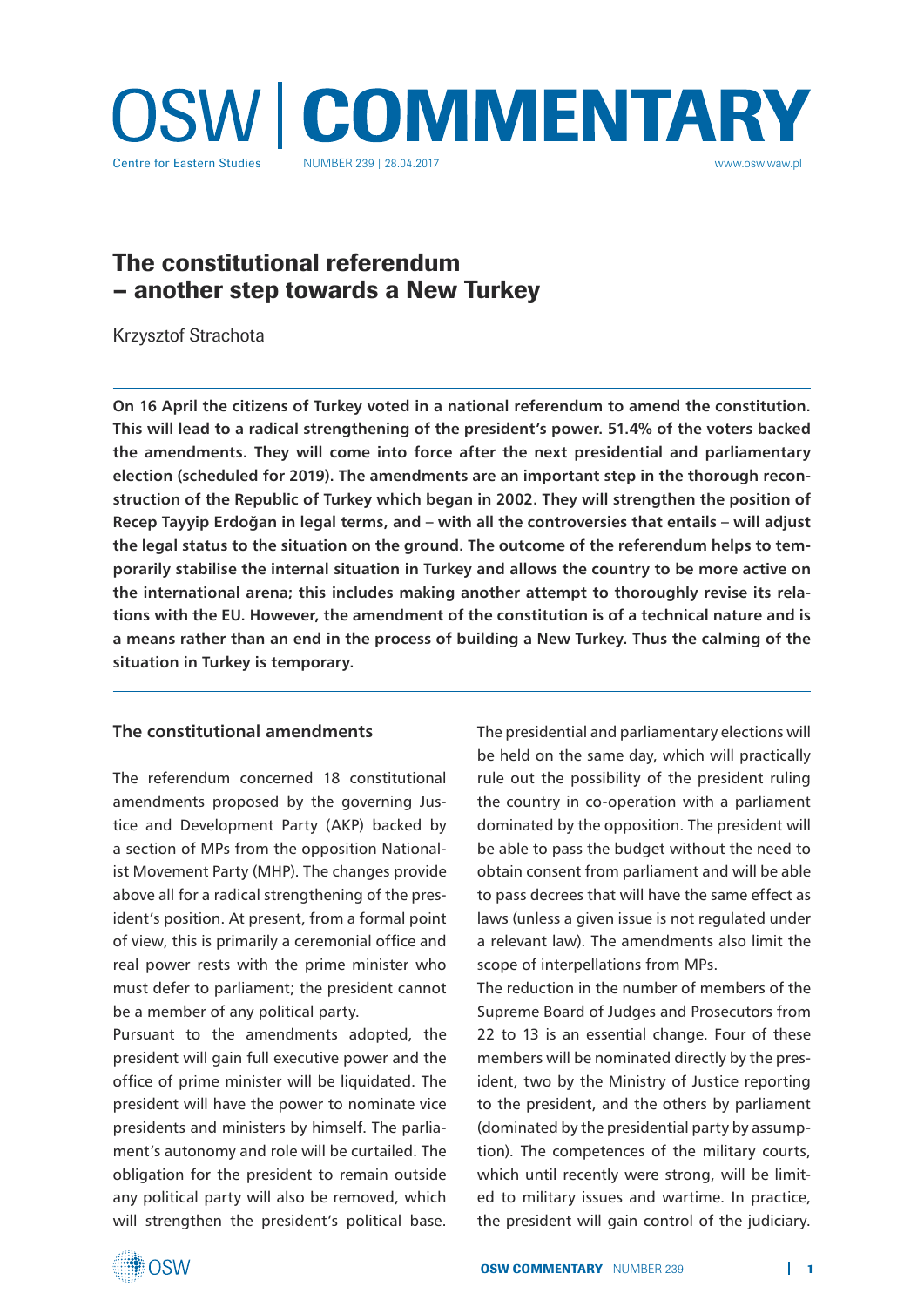The constitutional amendments in Turkey will take effect following the next presidential and parliamentary elections which are scheduled for 2019.

#### **AKP rule – the regulated revolution**

The constitutional amendments are a reflection of the fundamental and volatile changes which have been taking place in Turkey since 2002, i.e. since AKP took power. Throughout this period, Turkey has been undergoing a process of the thorough disassembly of the old post-Kemalist system. The change concerns the institutional (the real elimination of the army as the central and superior state institution), social (marginalisation of the post-Kemalist establishment, above all public servants) and cultural aspects (for example, questioning the radically secular and nationalist character of the state).

AKP has canalised and reinforced the emancipation processes which had been ripening among the public (for example, the effect of decades of modernisation of the Anatolia province) and has capitalised on the accumulating identity crisis resulting from the burnout of the statist model of secular modernisation. AKP made a successful and flexible synthesis of republican and nationalist slogans, of pro-democratic, pro-European and pro-market aspirations, and of conservative and Islamic values followed by the rehabilitation of Turkey's Ottoman and imperial past. By successfully channelling social trends and creating conditions for the country's uninterrupted economic development, the government contributed to a gradual formation of the new administration, financial and opinion-forming elites, and in effect, to the crystallisation of a new socio-political order in Turkey. The undisguised goals of the changes in Turkey include the creation of a new quality (New Turkey) and the return of its historical position of a political, economic and also civilisational centre on a de facto global scale. AKP's agenda and policy have enabled the party to govern the country by itself since 2002 and have ensured it consistently strong public support over the past decade ranging between 40% and 50%. Given the fact that Recep Tayyip Erdoğan has uninterruptedly been the party's leader, and also considering his charisma and the fact that there is no alternative to him, he is the personification of the party and the true leader of Turkey. The co-authors of AKP's policy have been successfully marginalised at different stages (for example, the former president Abdullah Gül, and the ex-prime minister Ahmet Davutoğlu)*.*

AKP's rule has offered Turkey unprecedented civilisational and economic progress but has also generated enormous tension and conflicts.

AKP's rule has offered Turkey unprecedented civilisational and economic progress but has also generated enormous tension and conflicts. At various stages, AKP and Erdoğan personally have faced resistance from the old elites and also various social and political groups. This concerned above all the army and also nationalist parties and circles. Over time, the resistance also extended to the section of the public holding liberal views (for example, the mass protests concerning the Gezi park in 2013), left-wing groupings (from moderate pro-Kurdish groups to the terrorist Kurdistan Workers' Party) and radical Muslim circles (including terrorism linked to Islamic State). Finally, conflicts inside the government camp (for example, with the Gülen Movement) also became visible. The climax was reached when a section of the army and probably Gülen's supporters staged the unsuccessful coup on 15 July 2016. The resulting huge staff reshuffle inside the state apparatus (army, offices, judiciary and education system) and outside it (for example, in the media and business) on the one hand allowed the most serious opponents of the government to be marginalised and, on the other, helped consolidate the political and social support base.

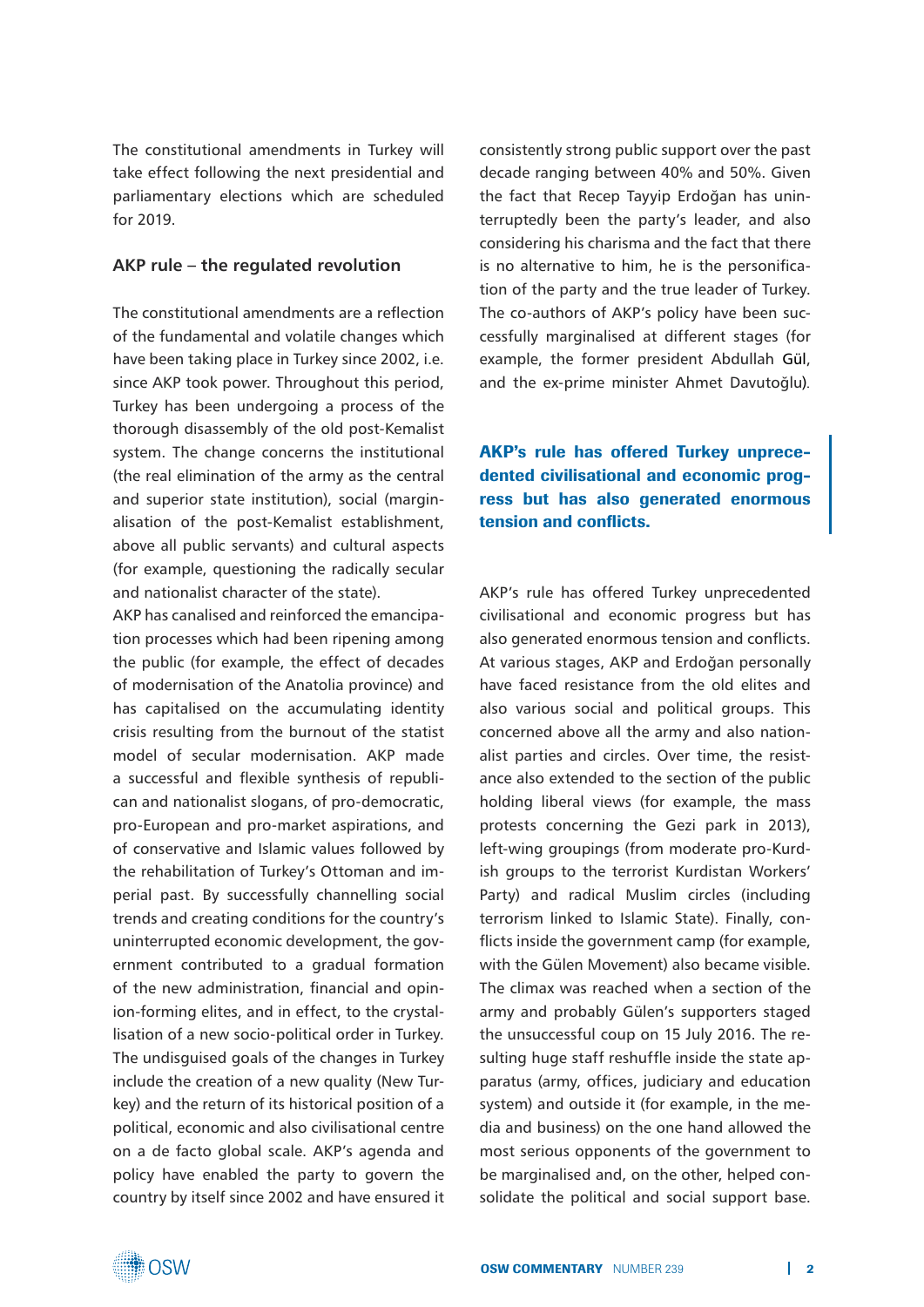The government has thus become stronger and saw an opportunity to accelerate the process of building a New Turkey. The amending of the constitution and the referendum were intended to organise the moment of the turning point in the Turkish policy.

# **Amending the constitution – a response to temporary needs**

The primary task has been to enshrine the position of Recep Tayyip Erdoğan in law and to secure him as the personification of Turkey's transformation. Regardless of the real power he has in Turkey and AKP itself and his skill of capitalising on subsequent crises to strengthen his position and, finally, his image among voters as the saviour and guarantor of the country's stability and development, his formal position had been weak. The president's competences are still ceremonial, and he cannot be a member (not to mention the formal leader) of any political party, in this case the governing party.

The amended constitution is a necessary and purely technical stage of the changes but has not satisfied the aspirations of AKP and Erdoğan himself.

The proposed constitutional amendments give Erdoğan the necessary minimum: since power will be concentrated in the president's hands, the influence he genuinely has in the state at present will be codified. In turn, the permission to be a political party member will return direct control of AKP into his hands. As parliamentary and presidential elections are being held simultaneously, the dependence of the parliamentary majority on the leader (the natural engine of the election campaign) will increase. Given Erdoğan's present personal popularity, the weakness of the opposition parties and their leaders, and the depleted competences of parliament in general, this appears to guarantee his future 'democratic' victories. The keystone of the changes is the fact

that the judiciary system will be subordinated to the president. This will allow the reconstruction of the currently unreliable and depleted (following purges) judiciary system in compliance with the president's expectations.

The amendments of the constitution thus lead to a radical centralisation of power in the president's hands, at the same time cancelling the principle of independence and balance of the executive, legislative and judiciary powers.

Even though the draft constitutional amendments were backed by the parliamentary majority necessary to hold the referendum (AKP and a group of MPs from MHP), serious limitations which the government would have to face were also revealed. First of all, AKP had to withdraw from its plans to adopt a completely new constitution that would revise the ideological foundations of the state (Kemalism, nationalism and secularism). Only this compromise resulted in support from a section of MHP deputies, which made it possible for the referendum to be held. The referendum also became a catalyst of resistance from the hard-line opposition (CHP, and the pro-Kurdish People's Democratic Party, HDP) and also provoked tension inside AKP (the fear of strengthening Erdoğan's personal position). This means that although the amended constitution is a necessary and purely technical stage of the changes, it still does not satisfy the aspirations of AKP and Erdoğan himself.

### **The difficult referendum campaign**

Despite the dominance of AKP and Erdoğan on the Turkish political scene and martial law which helps the government (announced after the coup on 15 July), the government camp had to employ all measures available to ensure the victory. The highly intensive election campaign was also characteristic **–** the president and Prime Minister Binali Yıldırım were personally engaged attending events all over Turkey and both private and public media outlets were used.

The campaign focused on making reference to Turkey's unquestioned civilisational achievements under AKP's rule. At the same time, at-

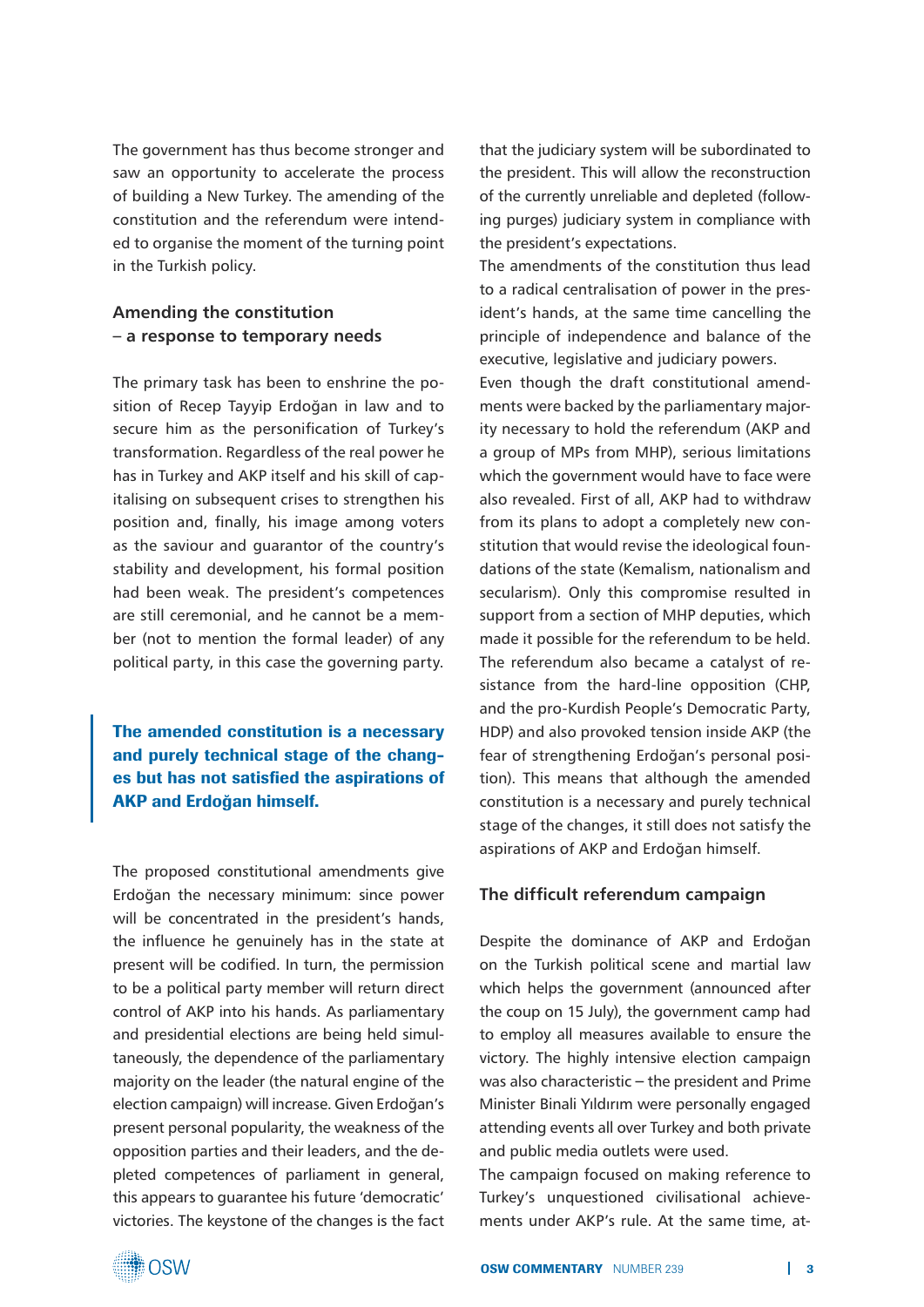tention was attracted to the existential threat posed by the forces opposing the changes (identifying them with those responsible for the coup, terrorists, etc.), and hence the need to consolidate the public around a strong leader, namely Erdoğan. Nationalist and civic slogans alike were also intensely used in the campaign advocating the changes. The civic slogans concerned above all 'sovereignty of the people' over the institutions and the existing legal order.

# Despite the strong tension accompanying the referendum, no massive public protests were seen after its results were announced.

Attempts were also made to balance the Turkish nationalism with declared openness to ethnic and religious minorities (for example, Kurds and Alevis who are loyal to the state). Another essential element of the campaign was drawing on the Great Turkey idea, i.e. a country responsible for the areas which have historical links with Turkey but remain outside its borders, as well as affirming and mobilising the Turkish diaspora (above all in Western Europe). The problems with relations with EU member states, including difficulties with conducting the election campaign in Europe, were used to strengthen the negative perception of Europe (as being anti-Turkish and Islamophobic). They were intended to intensify the sense of threat and point to the lack of an alternative to a strong Turkish state as the protector of the rights of Turks worldwide.

The campaign run by the opposition parties was much weaker than that of the government. The main reason for this weakness was the consequences of the repressions waged by the government – for example, the leaders of the opposition party HDP have been under arrest since last November on charges of supporting terrorism; many opponents of the government have been detained as part of the investigation wave following the coup, while others may feel intimidated. The opposition clearly had less access to the media and less funds at its disposal. Finally, when compared to AKP, it displayed marginal public activity (CHP leaders chose not to have large-scale contacts with voters and entrusted local structures with the task of holding rallies). In ideological terms, the government has been accused of disassembling Turkey's institutional and legal order, Erdoğan's authoritarian ambitions, the illusory stability embodied by AKP, and, finally, the founding myth of the present stage of transformation in Turkey was undermined, i.e. the significance of the coup in 2016 (allegations that the government was engaged in the coup, fundamental reservations regarding the findings made so far in the investigations following the coup). As regards the referendum, the opposition mainly pinned their hopes on the assumption that the public are tired with the tempo of the changes, the lack of understanding of the sense of the changes and the hidden erosion of AKP's base (manifestations of this included, the fact that the recent co-leaders of AKP distance themselves from the 'yes' campaign, some ostentatiously, such as Abdullah Gül).

The fact that the constitutional amendments were adopted with a support level of 51.41% (with turnout at 85.3%) basically confirmed the assumptions of both sides. The active 'yes' campaign made it possible to increase the support level for the changes by around 10% (the level of support in the first forecasts was around 40%). The 'no' campaign revealed a strong negative electorate opposing the changes. The OSCE's post-election report emphasised the systemic inequality of opportunities for the opposition to conduct an election campaign.

The controversies over the validity of some ballots overshadowed the campaign. According to CHP, the number of unstamped ballots could be as high as 1.5 million – however, this allegation was rejected by the Supreme Election Board (YSK). One of the YSK's functions is the instance supreme appeals, and the election result itself was considered valid. Regardless of the high tension accompanying the referendum, no massive public protests were seen after its result was announced (small groups of protesters picketed in major cities).

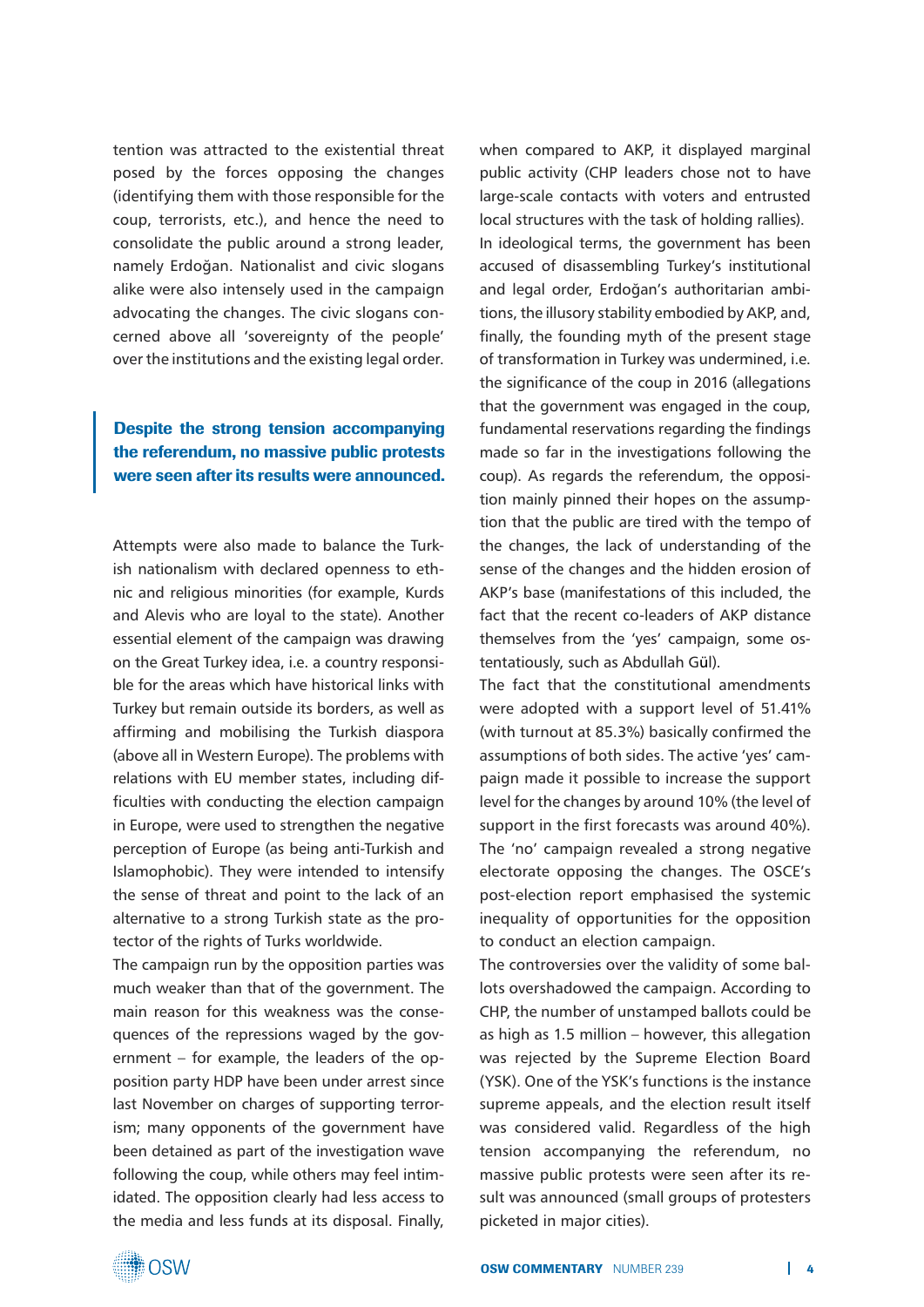## **Conclusion and forecasts**

The amendment of the Turkish constitution as a result of the referendum is a quantum leap in the process of building the New Turkey. The constitutional amendments seem to preordain the irreversibility of the disassembly of the old political system. The referendum spells a definite withdrawal of the democratic state model based on a balanced tripartite division of power and replacing it with a model based on the dominance of the presidential office and a mandate obtained directly from voters.

The way the referendum was held and its outcome have strengthened the position of Recep Tayyip Erdoğan on the Turkish political scene.

This process is reinforced by the government's informal control of the media market, political control of the state apparatus, informal dominance in the economic sphere and the temporary conditions of martial law. The possibilities of politically counteracting these trends are at present minimal. Nevertheless, the process of determining the details and bringing the New Turkey project closer to reality is far from over – the recent constitutional amendments are mostly technical, and they will only be implemented after the next election.

The way the referendum was held and its outcome have strengthened the position of Recep Tayyip Erdoğan on the Turkish political scene. He has gained legal confirmation of his position as the leader of the republic. Furthermore, the fact that the vote was held nationwide, preceded by an intense election campaign, has consolidated his social support base and added a social mandate to his ambitions. At the same time, the referendum has confirmed and potentially also cemented the opposition's inability to block his policy, not to mention their inability create a constructive alternative to Erdoğan.

The referendum offers Turkey a chance for a temporary stabilisation: the government has renewed its public mandate to rule the country, the opposition does not currently pose any real threat, and the emotions accompanying the campaign are fading (proof of this includes the lack of major protests). The government can now resume the policy of structural reforms in the economy that have been slowed down due to the political volatility. Turkey's internal stability and hopes for further reforms are desirable and have been noticed by the financial markets – the Turkish currency has strengthened and the bond interest rate has fallen.

However, regardless of the temporary prerequisites for the stabilisation of the situation in Turkey, the country is in the process of a deep and risky internal transformation. The threats are linked, for example, to the transitional period preceding the constitutional amendments entering into force following the next election. Erdoğan has been forced to reorganise his political base (steps have been made to prepare the reinstatement of his membership of AKP before the election), remove people who are not loyal enough from the party and to prepare the party for the election. The opposition is about to face equally serious challenges. CHP will certainly feel forced to revise its policy and expand its voter base (it can count on a hardline electorate of 20–30%). In turn, the Nationalist Movement Party needs to decide whether it should continue its symbiosis with AKP or become a radical opposition; there is great tension inside the party regarding this choice. The changes on the political scene mean it is impossible to rule out snap parliamentary and presidential elections being held, which would lead to the political situation in the country becoming strained again.

Another challenge, even more serious, is the amount of systemic tension inherent in Turkish politics and its unpredictability (serious upheavals and turbulence affect Turkey once every six months on average). These problems (only seemingly limited to the south-eastern part of